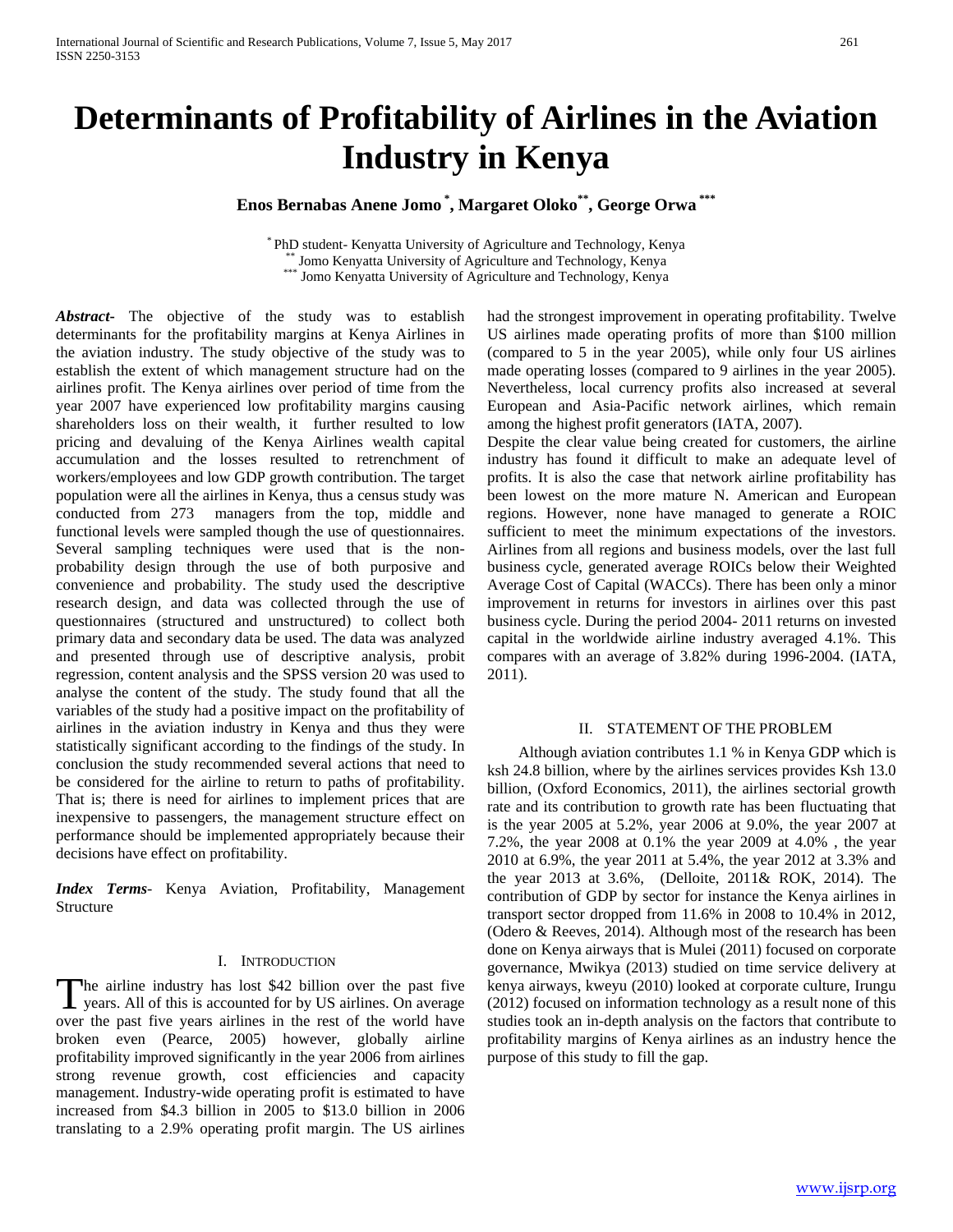International Journal of Scientific and Research Publications, Volume 7, Issue 5, May 2017 262 ISSN 2250-3153

### III. GENERAL OBJECTIVE

 To establish the strategic determinants of profitability of airlines in the aviation industry sector in Kenya.

#### **Specific Objectives**

 The specific objective of this study was to establish the extent to which management structure determines profitability of Kenyan airlines in the aviation industry.

#### IV. RESEARCH METHODOLOGY

 This study used both the census and descriptive mode of study as evident in the research conducted by Nderu, (2013), on Influence of Survival Strategies on the Organizational Performance of Kenya Airways and Irene, (2012), on the Influence of Information and Communication Technology on Performance of Aviation Industry - A Case Of Kenya Airways Ltd. A population is termed either as finite if it consists of a fixed number of elements such that it is possible to enumerate it in its totality and it is represented by the symbol N, or a population is termed as infinite if theoretically it is impossible to observe all the elements (Kothari, 2004). The population of the study was all the local airline companies in the aviation industry in Kenya (Maina, 2014) which employs 6000 employees who directly work in the Kenya aviation Industry (Oxford Economics, 2011). The study used the stratified sampling technique this is the process whereby sample is constrained to include elements from each of the segment (Cooper & Schindler, 2006). The study employed the use of questionnaires; this is because they provide confidentiality, and an avenue through which information can be collected from a large sample and from diverse regions (Kombo & Tromp, 2006). The research used both the primary source of data by carrying out interviews and questionnaires to respondents to solicit for information, also secondary source of data was used that is from electronically stored information from Kenya airlines websites, financial statements, information from the International Air Travel Association (IATA), Kenya Civil Aviation authority, Kenya's Parliamentary Senatorial Enquiry Report and information from journals. The use of secondary source of data is

that it is available more cheaply, the existing data is readily available in a convenient way and form, hence saves on time because of the availability of pre-processed data (Kombo & Tromp, 2006).

#### V. RESULTS AND DISCUSSIONS

 The statistical Probit on table below analysis outputs for the above variables. The P-Values all show that there is no significant relationship between management and the airlines profitability. Management ownership has a P-Value of 0.864, .048 for management profits, 0.165 for management's effects to profits, and .0950 for managements drive for profits. All this is at 95% Confidence interval, and 0.05 alpha. Since the significance values are above alpha, then there are no significant relationships between the management factors and the various airlines profitability levels. The findings of the study concur with the research by Benny and Jen-Hung (2012) in the examination of the determinants of profitability in the U.S. domestic airline industry, the study considered operations strategy, productivity, and service measures, as variables while focusing the attention on the effects of the 9/11 attack. The study concluded that operations strategy measures are important factors in explaining profitability. More so, with regard to productivity measures, the study found that Loading Factor has a positive and a significant coefficient in predicting profitability. The board's composition also plays a greater role in the performance of an organization. Supervisory role performed by non executive directors helps the company to be efficiently managed and they result to higher governance scores thus a higher market value of a firm's value in the market (Chen, 2008; Black, Hasung, & Woochan, 2006). Firms with weaker governance structures face more agency problems and managers of those firms get more private benefits due to weak governance structure (Core *et al*, 1999).Good governance and administration practices are important in reducing risk for investors, attracting investment capital and improving the performance of companies (Velnampy & Pratheepkanth, 2012), besides it provides a better access to financing and lower cost of capital.

| <b>Parameter Estimates</b>                                                                     |                         |    |              |               |          |      |                                           |                |
|------------------------------------------------------------------------------------------------|-------------------------|----|--------------|---------------|----------|------|-------------------------------------------|----------------|
|                                                                                                | Parameter               |    | Estimat<br>e | Std.<br>Error | Z        | Sig. | 95% Confidence Interval<br>Lower<br>Bound | Upper<br>Bound |
| <b>PROBI</b><br>$T^a$                                                                          | Management<br>ownership |    | .034         | .197          | .171     | .864 | $-.352$                                   | .420           |
|                                                                                                | Management profits      |    | .373         | .189          | 1.979    | .048 | .004                                      | .743           |
|                                                                                                | Management              |    | $-.403$      | .291          | $-1.388$ | .165 | $-.973$                                   | .166           |
|                                                                                                | affects_profit          |    |              |               |          |      |                                           |                |
|                                                                                                | Management              |    | $-.010$      | .157          | $-.063$  | .950 | $-.317$                                   | .297           |
|                                                                                                | drive_profit            |    |              |               |          |      |                                           |                |
|                                                                                                | Intercept <sup>b</sup>  | 10 | .025         | .234          | .108     | .914 | $-.208$                                   | .259           |
|                                                                                                |                         | 30 | $-.099$      | .217          | $-.456$  | .648 | $-.316$                                   | .118           |
|                                                                                                |                         | 50 | .435         | .232          | 1.874    | .061 | .203                                      | .667           |
|                                                                                                |                         | 70 | .211         | .266          | .793     | .428 | $-.055$                                   | .477           |
| a. PROBIT model: PROBIT(p) = Intercept + BX (Covariates X are transformed using the base 2.718 |                         |    |              |               |          |      |                                           |                |

# **Profits on Management Structure Probit Variance Explained**